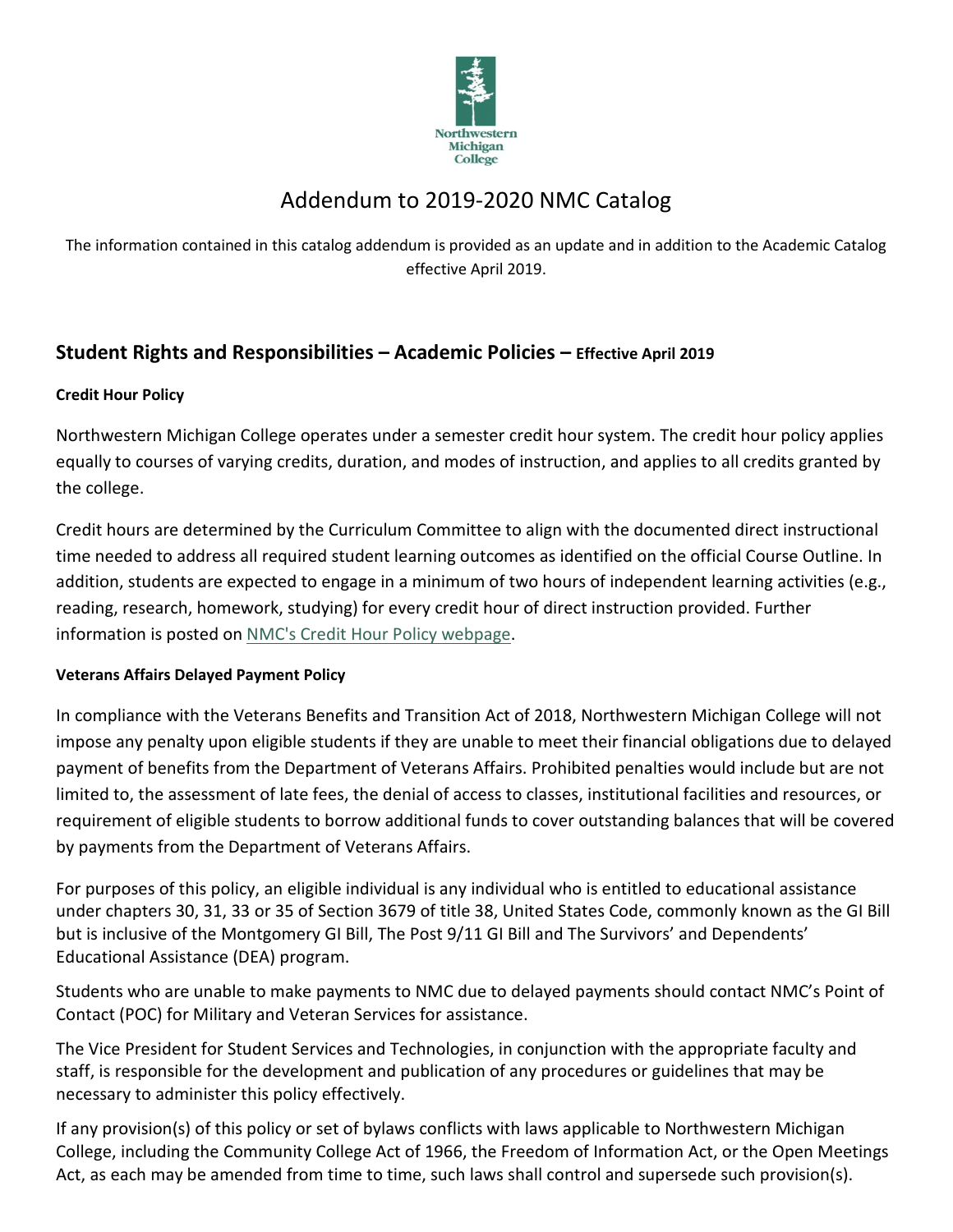# **Program Updates:**

#### **Aviation – Associate in Applied Science Degree – NMC Code 562**

The following courses have been removed from the available Directed Electives options for the Aviation - Associate in Applied Science Degree:

**AVF 141 – Remote Pilot Flight………………………..3.0 (4) AVF 211 – Commercial Drone Operations………………………..4.0 (4) AVF 241 – Advanced Drone Operations………………………..3.0 (4) AVG 142 – Remote Pilot Ground………………………..3.0 (3)**

These courses will still be offered, just not in conjunction with the Directed Electives for this degree.

# **New Courses:**

#### **AVG 102 – Leadership in Aviation………………………..2.0 (2)**

This course identifies and develops leadership characteristics specifically applicable to professional pilots. This course is designed to teach students how to combine strong technical knowledge, aeronautical decision-making and ethics to be a successful leader and contributor in the aviation industry. **Group 2 course**.

#### **ART 293 – Art Study Abroad………………………..1.0 (1)**

In this class, students are provided the opportunity to travel to a specified destination affiliated with the corresponding art non-trip course. This course will serve to integrate the student learning experience and provide a sense of cultural perspective, diversity and regional awareness. The course is an opportunity for students to explore other areas around the world while applying discipline-specific course content. For a more specific course description, please review the course description of the associated non-trip course. **Group 2 course.**

#### **BIO 293 – Biology Study Abroad………………………..1.0 (1)**

In this class, students are provided the opportunity to travel to a specified destination affiliated with the corresponding biology non-trip course. This course will serve to integrate the student learning experience and provide a sense of cultural perspective, diversity and regional awareness. The course is an opportunity for students to explore other areas around the world while applying discipline-specific course content. For a more specific course description, please review the course description of the associated non-trip course. **Group 2 course.**

#### **BUS 294 – Business Study Abroad………………………..1.0 (1)**

In this class, students are provided the opportunity to travel to a specified destination affiliated with the corresponding business non-trip course. This course will serve to integrate the student learning experience and provide a sense of cultural perspective, diversity and regional awareness. The course is an opportunity for students to explore other areas around the world while applying discipline-specific course content. For a more specific course description, please review the course description of the associated non-trip course. **Group 2 course.**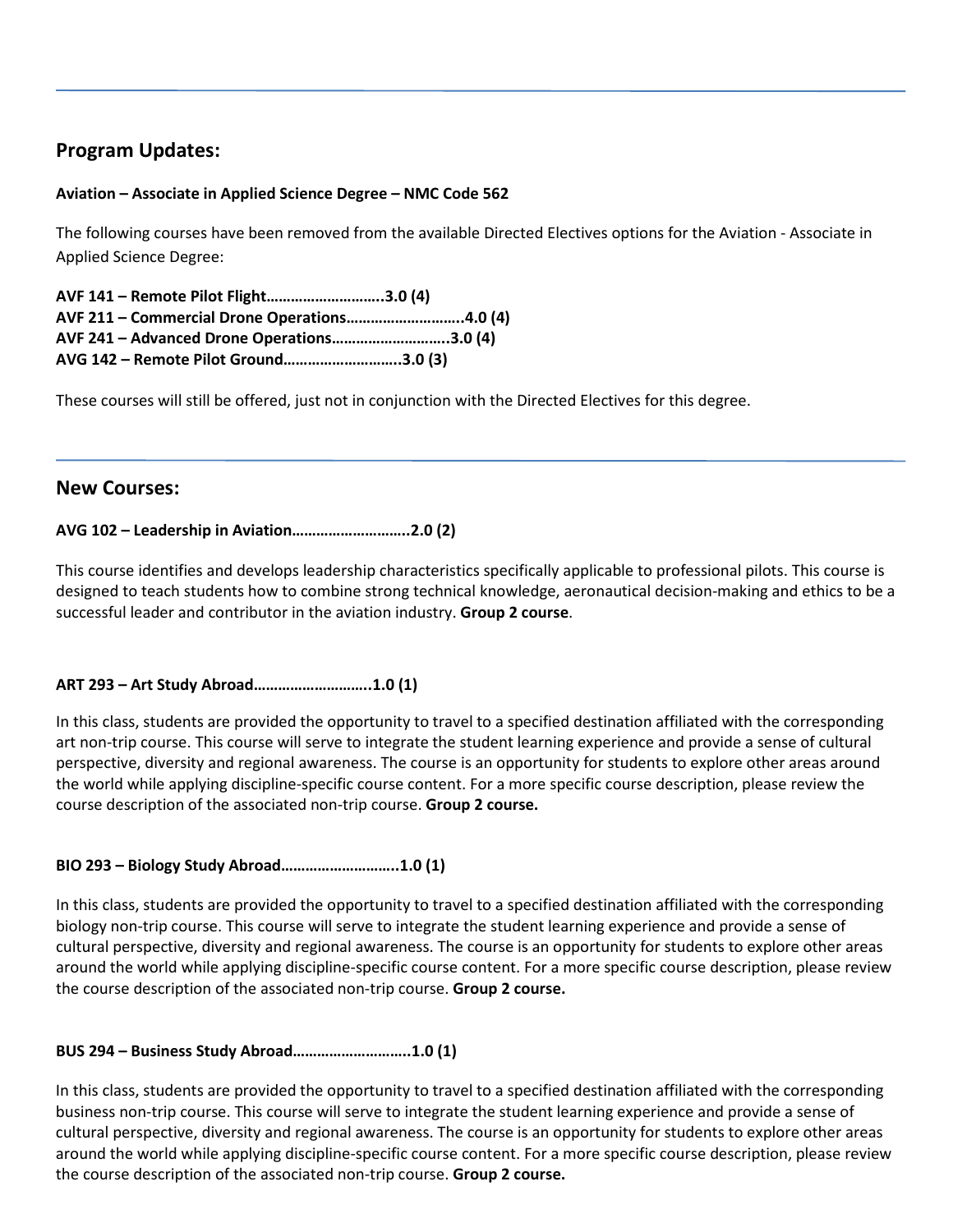#### **CAR 100 – Introductory Craft Skills………………………..2.0 (3)**

This course provides an introduction to essential construction skills. Through structured classroom and hands-on skill building, the student will be introduced to the construction industry, building materials, safety, hand and power tools, print reading, construction math, communication and employability skills. **Group 2 course.**

#### **CUL 293 – Culinary Study Abroad………………………..1.0 (1)**

In this class, students are provided the opportunity to travel to a specified destination affiliated with the corresponding culinary non-trip course. This course will serve to integrate the student learning experience and provide a sense of cultural perspective, diversity and regional awareness. The course is an opportunity for students to explore other areas around the world while applying discipline-specific course content. For a more specific course description, please review the course description of the associated non-trip course. **Group 2 course.**

#### **EGR 211 – Electrical Circuits I………………………..3.0 (3)**

This course will cover basic electrical concepts, resistive circuits, nodal and loop analysis techniques, superposition, Thevenin and Norton equivalents, maximum power transfer, capacitance and inductance, AC steady-state analysis, steady-state power analysis. **Group 2 course.**

#### **EGR 221 – Material Science………………………..3.0 (3)**

Introduction to the structure, processing, properties, and performance of engineering materials, including metals, polymers, glasses, ceramics, and composites. Presents case studies covering selection of materials, component design, and analysis of component failures. **Group 2 course.**

#### **HST 293 – History Study Abroad………………………..1.0 (1)**

In this class, students are provided the opportunity to travel to a specified destination affiliated with the corresponding history non-trip course. This course will serve to integrate the student learning experience and provide a sense of cultural perspective, diversity and regional awareness. The course is an opportunity for students to explore other areas around the world while applying discipline-specific course content. For a more specific course description, please review the course description of the associated non-trip course. **Group 2 course.**

#### **HUM 293 – Humanities Study Abroad………………………..1.0 (1)**

In this class, students are provided the opportunity to travel to a specified destination affiliated with the corresponding humanities non-trip course. This course will serve to integrate the student learning experience and provide a sense of cultural perspective, diversity and regional awareness. The course is an opportunity for students to explore other areas around the world while applying discipline-specific course content. For a more specific course description, please review the course description of the associated non-trip course. **Group 2 course.**

#### **PHL 293 – Philosophy Study Abroad………………………..1.0 (1)**

In this class, students are provided the opportunity to travel to a specified destination affiliated with the corresponding philosophy non-trip course. This course will serve to integrate the student learning experience and provide a sense of cultural perspective, diversity and regional awareness. The course is an opportunity for students to explore other areas around the world while applying discipline-specific course content. For a more specific course description, please review the course description of the associated non-trip course. **Group 2 course.**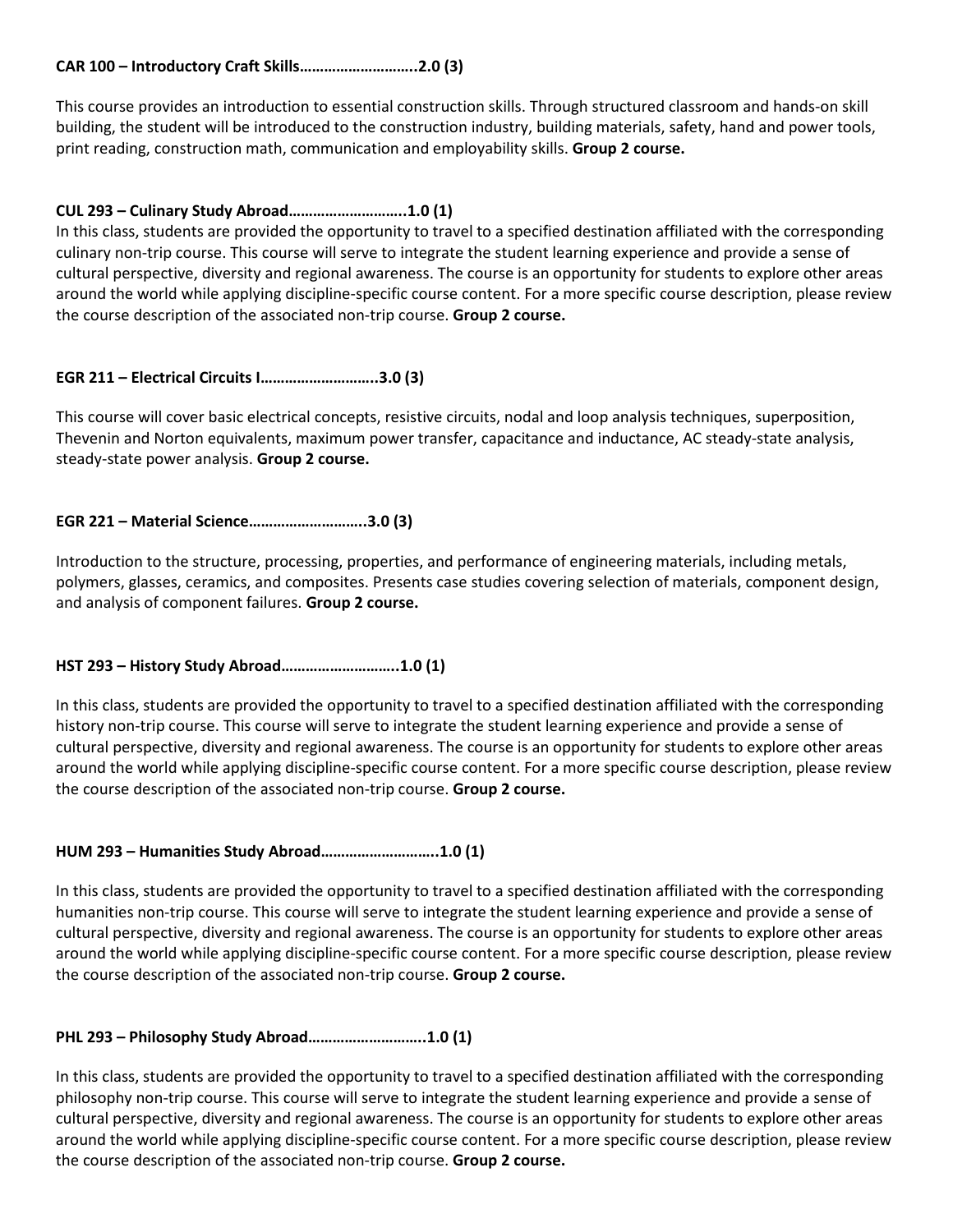#### **SVR 150 – Construction Survey App………………………..5.0 (8)**

Students perform design surveys and conduct construction layout for infrastructure. Major topics include using horizontal and vertical control, establishing alignment, obtaining topographic information, determining grades, horizontal and vertical curves, completion of construction plans, computation of earthwork quantities, and field stakeout. Students will use this knowledge in both field and office environments. **Group 2 course.**

#### **SVR 160 – Surveying Calculations………………………..3.0 (4)**

Students will investigate and apply a number of mathematical principles common to plane surveying applications focusing on Cartesian geometry and coordinate systems using hand calculations, CAD programs, and programable spreadsheets. Areas of study include direct and inverse problems, intersection problems, horizontal and vertical curves, volume computations, area partitions, coordinate transformations, resections and an introduction to spherical triangles. **Group 2 course.**

#### **VCA 293 – Visual Comm Study Abroad………………………..1.0 (1)**

In this class, students are provided the opportunity to travel to a specified destination affiliated with the corresponding a visual communications non-trip course. This course will serve to integrate the student learning experience and provide a sense of cultural perspective, diversity and regional awareness. The course is an opportunity for students to explore other areas around the world while applying discipline-specific course content. For a more specific course description, please review the course description of the associated non-trip course. **Group 2 course.**

#### **Course Changes – Credits, Contacts or Required Prerequisites**

#### **AVG 381 – Instructor Ground School………………………..5.0 (5)**

A course of study that will provide basic education principles and a review of the aeronautical knowledge required for the flight instructor (airplane single engine) certificate and prepare the student to take the FAA Fundamentals of Instruction (FOI) and the Flight Instructor-Airplane Single Engine written examinations. Through classroom presentations and one-on-one student teaching, students will gain practical teaching experience. **Group 2 course. Change: added to required prerequisites of AVF 230 and AVG 251, "both with a 2.0 or higher". (effective Fall 2018)**

#### **AVG 251 – Commercial Ground School………………………..4.0 (4)**

This course is an advanced study of aviation topics including: GPS, meteorology, radio communications, airspace, and Federal Aviation Regulations. In addition, aircraft systems, career opportunities, aviation safety, aircraft weight and balance, performance charts, and aerodynamics are reviewed with emphasis on commercial pilot operations. **Group 2 course.** 

**Change: added to required prerequisite of AVG 252, "with a 2.0 or higher". (effective Fall 2018)**

#### **AVG 252 – Instrument Ground School………………………..4.0 (4)**

This course provides the aeronautical knowledge required for the instrument rating and prepare the student to take the FAA Instrument Rating - Airplane written examination. Topics include: flight instruments, radio navigation, departure, enroute and arrival procedures, VOR, NDB, ILS, and GPS approaches, IFR emergencies, aviation weather, and IFR crosscountry flight planning. **Group 2 course.** 

**Change: added to required prerequisites of AVF 111 and AVG 101, "both with a 2.0 or higher". (effective Fall 2018)**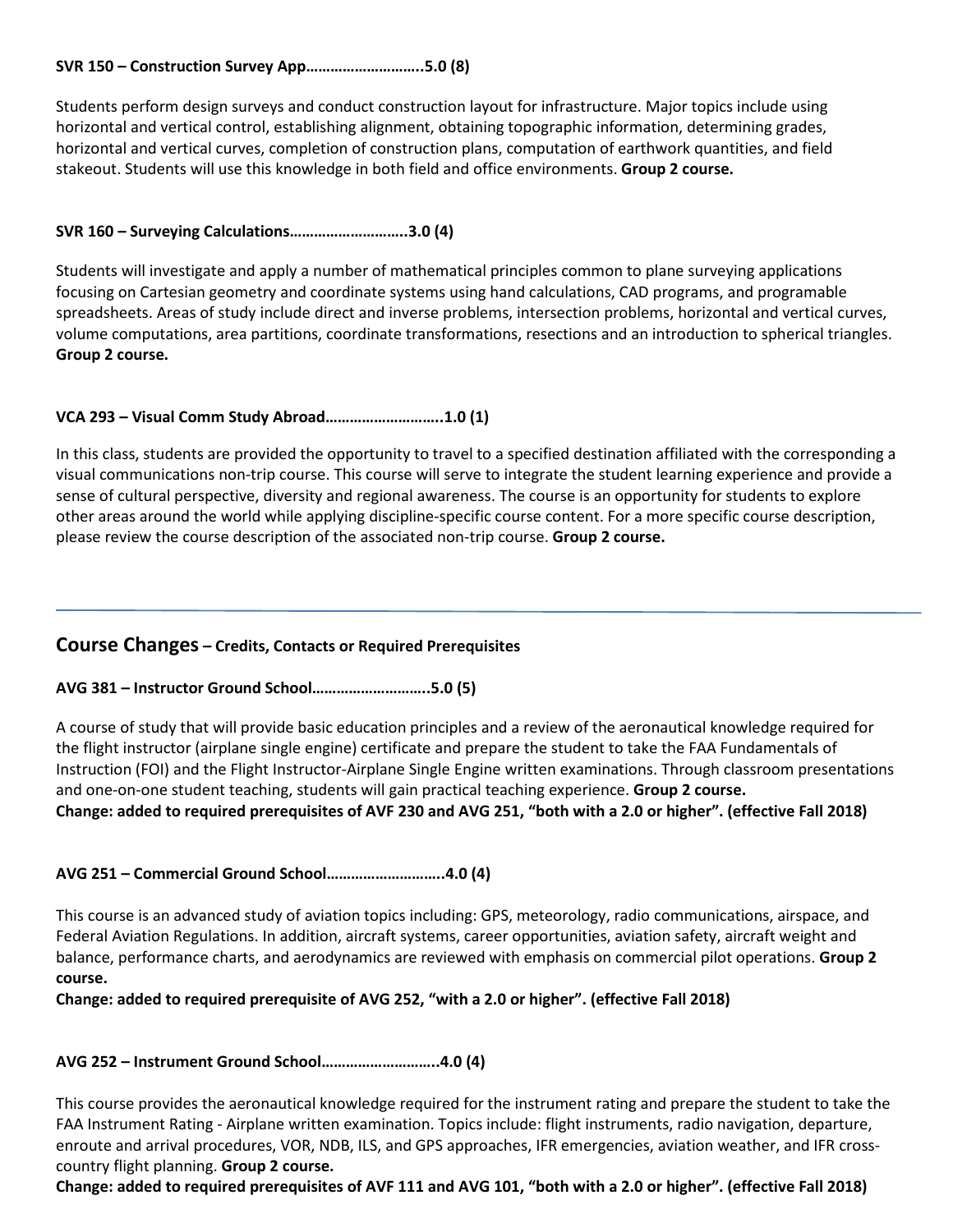#### **CIT 246 – Windows Server Infrastructure………………………..3.0 (4)**

Students taking this course will learn how to setup, configure, and maintain a Windows Server Infrastructure. Topics covered include Dynamic Host Configuration Protocol (DHCP), Domain Name Systems (DNS), Distributed File Systems (DFS), and Virtual Private Networks. This course maps to the 70-741 Networking with Windows Server 2016 certification exam. **Group 2 course.** 

**Change: Removed required prerequisite of CIT 215 and added a required perquisite of "CIT 213 or instructor permission". (effective Spring 2020)**

**CIT 247 – Enterprise Solutions………………………..3.0 (4)**

In this course students will gain practical experience building enterprise systems using Identity solutions. Students will study Active Directory, Group Policy, Certificate Services and Federation and access solutions. This course maps to the 70-742 Identity with Windows Server 2016 certification exam. **Group 2 course.** 

#### **Change: Removed required prerequisite of CIT 246 and added a required perquisite of "CIT 213 or instructor permission". (effective Spring 2020)**

**MNG 314 – Diesel Engineering………………………..7.0 (10)**

A comprehensive course dealing with the development of the diesel engine as it applies to marine propulsion. This course is designed to cover the construction, operation, and maintenance of the marine diesel engine and its support systems. Lecture is reinforced with extensive use of hands-on labs and computerized simulations. STCW. **Group 2 course.** 

**Change: increased course contacts from 7 to 10. (effective Spring 2018)**

**MTH 131 – Intro to Prob & Stats………………………..3.0 (3)**

Descriptive statistics, experimental design, an introduction to probability concepts and inferential statistics are included in the course. Descriptive statistics includes graphs of both numerical and categorical data, measures of central tendency, and measures of variation. The normal density function, linear regression, and the binomial model are included. One and two sample problems involving confidence intervals and significance tests are studied for the sample mean and the sample proportion. **Group 1 course.**

**Change: removed MTH 120 exclusion from required prerequisites. (effective Spring 2020)**

**WPT 260 – Introduction to Welding Automation………………………..3.0 (5)**

This course provides students an opportunity to learn the theory behind common forms of automation utilized throughout the welding industry. Lab assignments will focus on equipment set-up and operations along with analysis of results. **Group 2 course.** 

**Change: removed MFG 111 and WPT 142, and added WPT 113 and WPT 114 as required prerequisites. (effective Fall 2018)**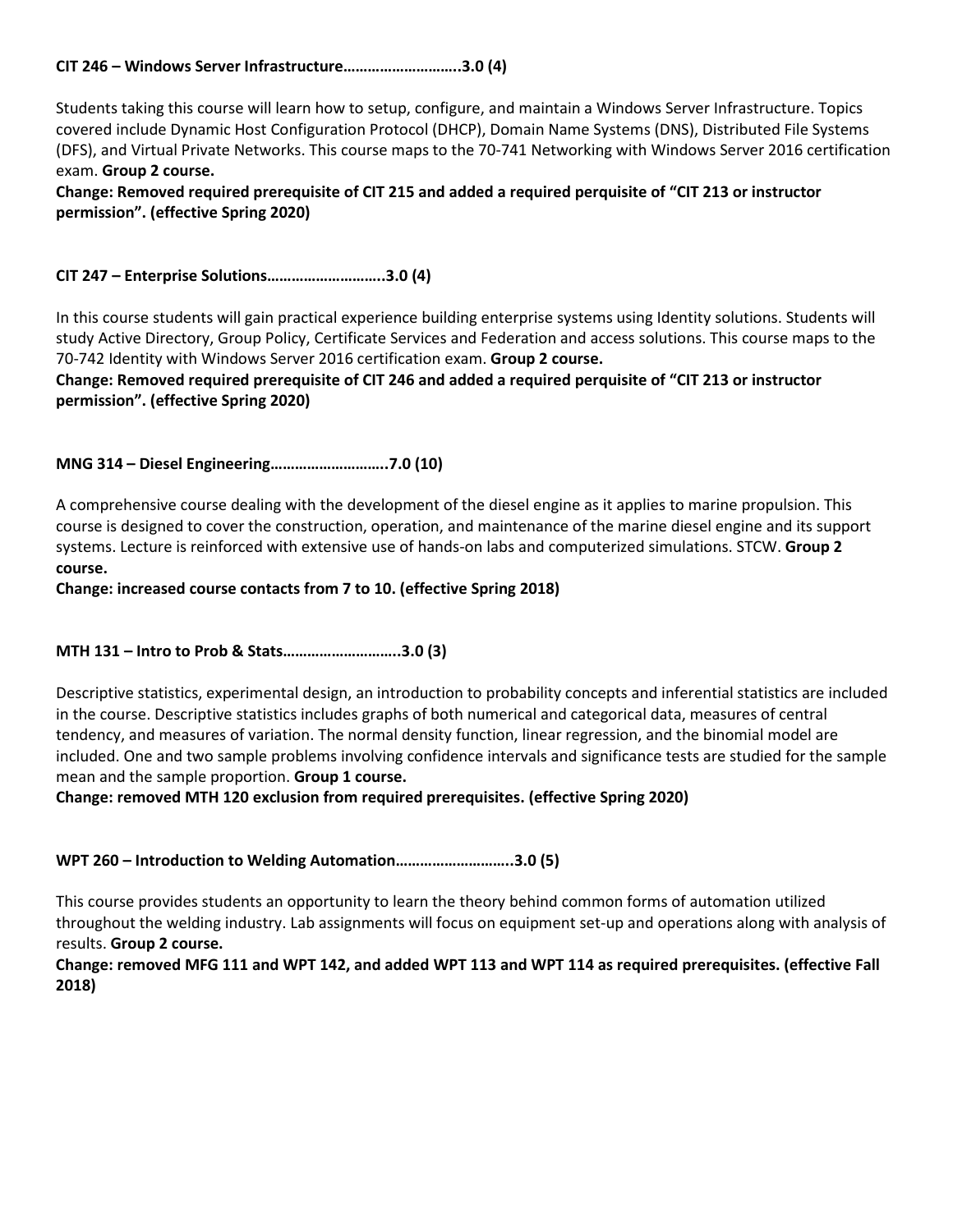### **Course Changes – Descriptions and Title (effective Fall 2019 unless otherwise noted)**

#### **AVF 132 – Instrument Flight………………………..4.0 (4)**

A flight course designed to meet the aeronautical experience requirements for the FAA Instrument check ride. Upon completion of this course, the student will have attained the FAA Instrument Rating. Course requires 39.8 flight hours, 9.8 hours of pre/post, and 17.7 hours of ground instruction. Hourly rates effective March 2018 are \$59/hour for ground instruction and \$230/hour for the aircraft and flight instructor. **Group 2 course. Change: Course Description.** 

#### **AVF 230 – Commercial Flight I………………………..2.0 (2)**

The student will advance their skills required by the FAA to obtain a Commercial Pilot Certificate. They will gain experience in different aircraft with the opportunity to gain a Tailwheel Endorsement or Seaplane Rating. Students will increase their instrument proficiency while conducting cross country flights. Course requires 35 flight hours, 6 of pre/post, and 7 hours of ground instruction. Hourly rates effective March 2018 are \$59/hour for ground instruction and \$230/hour for the aircraft and flight instructor. **Group 2 course.**

**Change: Course Description.** 

#### **AVF 232 – Commercial Flight II………………………..3.0 (3)**

A flight course structured to provide a dual and solo flight hours to partially fulfill the flight hour requirements for the FAA Commercial Pilot Certificate. This course will provide a review of VFR cross country navigation procedures and introduce the student to multi-engine flight. Course requires 35 flight hours, 3.0 hours of pre/post, and 27.8 hours of ground instruction. Hourly rates effective March 2018 are \$59/hour for single engine ground instruction and \$69/hour for multi-engine flight instruction and \$230/hour for the single aircraft and flight instructor and \$340/hour for the multiengine aircraft and instructor. **Group 2 course.**

**Change: Course Description**

**AVF 234 – Commercial Flight III………………………..2.0 (2)**

This course is the last of three flight courses required to obtain the FAA Commercial Pilot Certificate. This course consists of flight hours with an emphasis on commercial flight maneuvers in preparation for the Commercial Pilot FAA Practical Test. Upon completion of this course, the student will have attained the FAA Commercial Pilot Certificate. Course requires 24.6 flight hours, 3.6 hours of pre/post, and 8.0 hours of ground instruction. Hourly rates effective March 2018 are \$59/hour for ground instruction and \$230/hour for the aircraft and flight instructor. **Group 2 course. Change: Course Description**

#### **Course Deletions** – **Courses deleted (effective Fall 2019 unless otherwise noted)**

#### **WPT 120 – GTAW (TIG) Welding I………………………..2.0 (3)**

This course provides the student with the opportunity to learn and apply the theory of basic Gas Tungsten Arc Welding (GTAW) techniques on ferrous and non-ferrous metals in the flat and horizontal positions. **Group 2 course. Change: course deleted, no longer offered.**